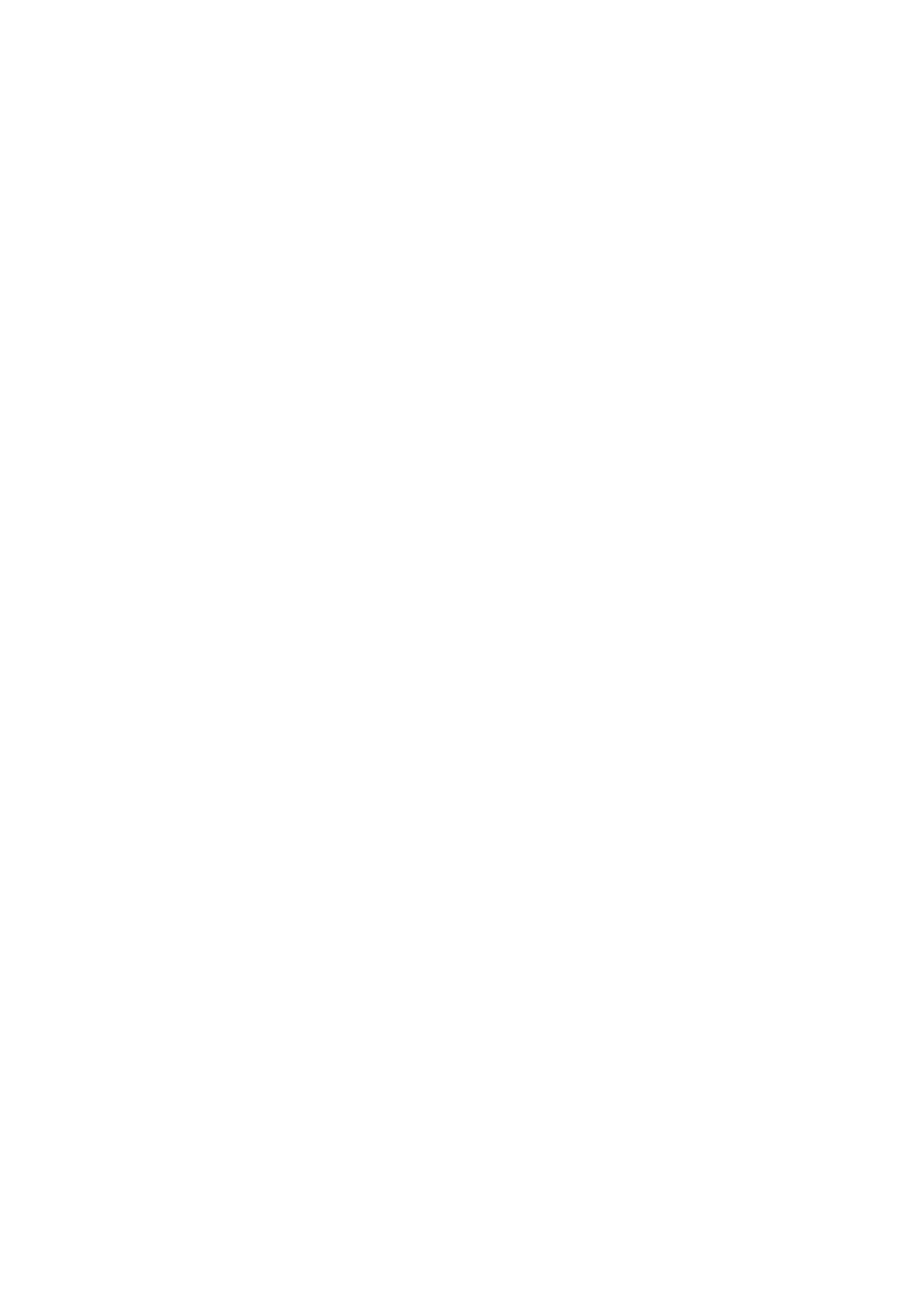This is the  $7<sup>th</sup>$  report that Renhold Parish Council has prepared for delivery to every property in the parish. It presents information on the Parish Council's activities during 2016 – 17 and shows how your money, in the form of the Parish Precept, has been spent. We hope you find it interesting, and welcome feedback on the content and format.

As I write the future of Renhold, and especially of Salph End, as a village is under serious threat from the Borough Council's draft local plan proposal for 500 dwellings and a Lower School to be built in Salph End with access from Hookhams Lane and Ravensden Road. The Parish Council and many residents have submitted objections to the Borough Council and we wait to see if the proposal is taken any further

Ian Slater

Chairman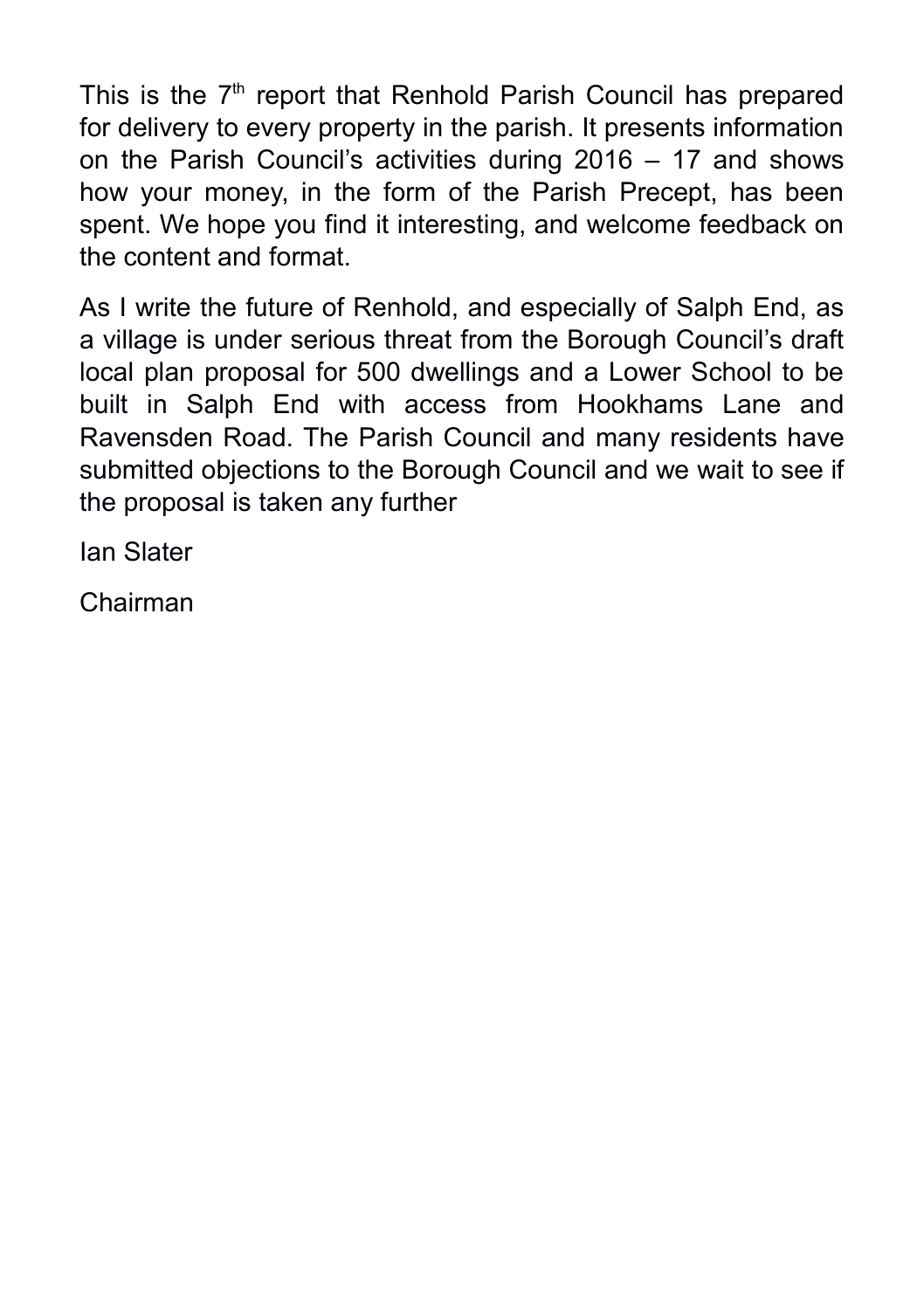### **THE PARISH**

The Parish of Renhold encompasses the original village, essentially a collection of 'ends', and the 3 new estates off Norse Road – Cranbourne Gardens, Aspire and The Spires, Renhold Brook forms the parish boundary with Bedford. For the Parish Council the village and the estates present different issues, as reflected in this report.

### **THE PARISH COUNCIL**

The Parish Council comprises 9 Parish Councillors and the Clerk to the Parish Council. 5 Councillors are elected to represent the village ward and 2 each for the Cranbourne Gardens and Spires wards. The Clerk is a paid officer appointed by the Parish Council to keep its business in order.

In May 2015 we welcomed Amanda Quince, Andy Gregory and Julian Polhill as new Parish Councillors. Sadly, in March 2016 Jim Leydon resigned as a Parish Councillor and we thanked him for his contribution over 5 years. The vacancy on the Parish Council was advertised locally and in the middle of the council year we welcomed Nicky Gribble onto the Council. The full list of Parish Councillors in the council year 2016 – 17 appears at the end of this report.

Mrs Lizzie Barnicoat has now been our Clerk for 8 years, and she continues to seek to improve how the Parish Council works and to keep our processes up-to-date and reflecting the latest guidance.

#### **How We Work**

In 2016 – 17 the Parish Council met 10 times, and also facilitated 2 sessions to provide information to residents about the Local Plan 2032 public consultation. The Finance Sub-Committee met once.

Meetings were held in the Village Hall and in the Chapel and are all open to the public. Residents are invited to contribute to all items on the agenda, and there's a specific Open Forum item when residents can raise matters that concern them for the Council to consider. Meetings start at 7.30pm and we aim – not always successfully – to finish by 9.00pm. Our 4 Borough Ward Councillors are invited to attend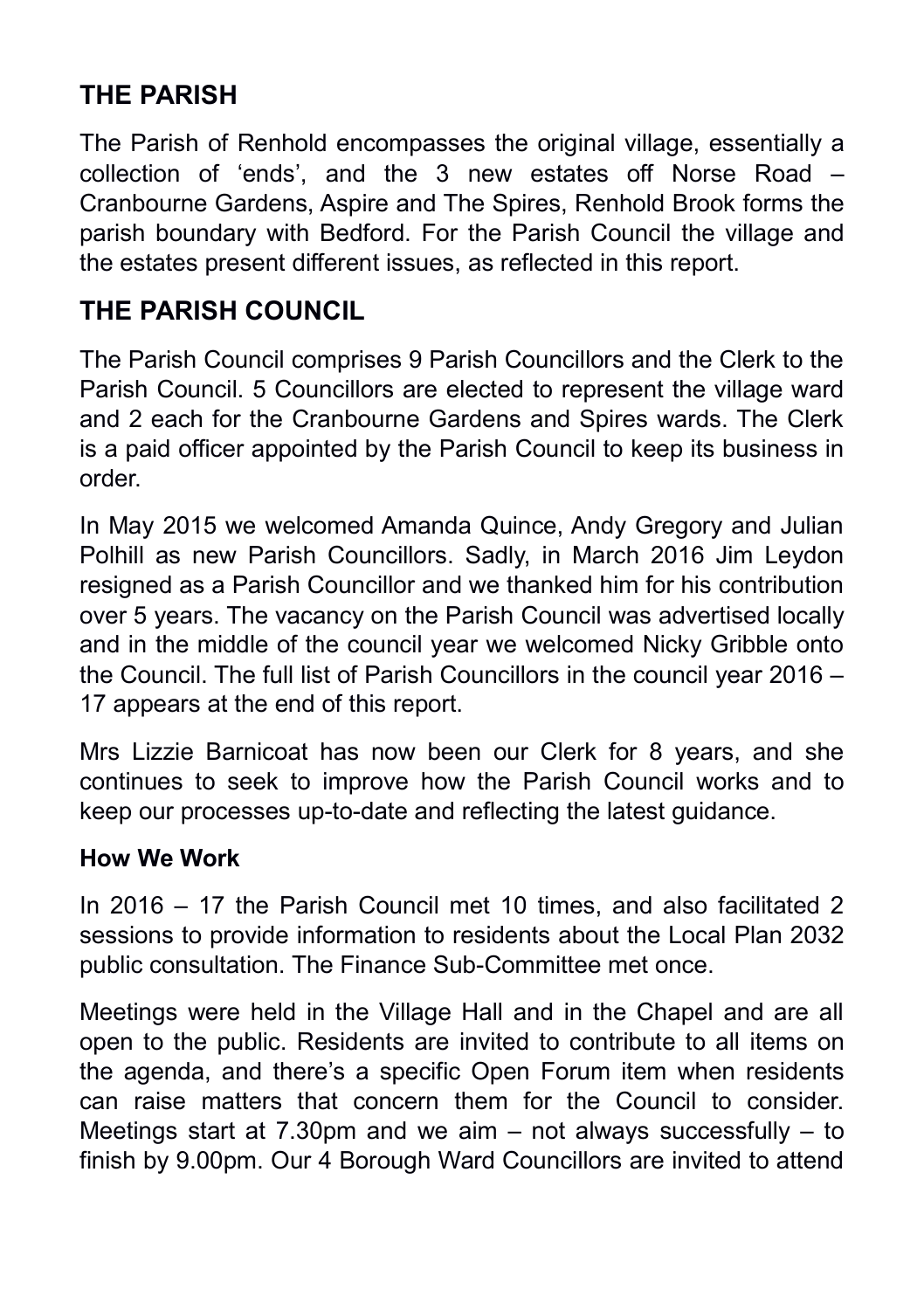and to up-date us on what the Borough Council is doing that impacts on the parish.

Parish Councillors attend other meetings to represent the parish and to be trained. The meetings are principally at the Borough Council's Town and Parish Network, the Borough Assembly, the Bedfordshire Association of Town and Parish Councils, and with our MP. There are also workshops and training especially on aspects of being a Councillor and on the continually changing planning system, and meetings with Borough Council Officers – especially on traffic issues and at the end of the year on the Local Plan 2032.

In Renhold Parish Councillors are not paid for their work and Councillors have not claimed expenses either. The cost of the Clerk is determined in relation to national scales.

#### **HIGHWAYS AND TRAFFIC**

Traffic issues continue to be a major concern for the Parish Council in  $2016 - 17$ 

On the new estates the roads and open spaces on Cranbourne Gardens and The Spires are adopted and therefore are the responsibility of the Borough Council. Concern has been expressed by residents at the state of roads and open spaces on Cranbourne Gardens, and the Parish Council has pursued these concerns with the Borough Council. A new green space maintenance regime was agreed in 2017. The Aspire estate is different in that the developer, Orbit Homes, has retained ownership of roads and open spaces in perpetuity and is therefore responsible for their ongoing maintenance.

In the village, as in previous years, the issues continue to relate to an apparent lack of enforcement of measures already in place to address speeding, rat-running, overweight traffic, and on-street parking at Renhold VC Lower School. The Parish Council, greatly assisted by residents as part of the Community Speedwatch initiative, has tried to progress action on these matters throughout 2016 – 17.

A speed limit of 30mph applies throughout the village, and Speedwatch volunteers have been re-enforcing the message and reporting offenders to the Police; they in turn write to identified drivers to warn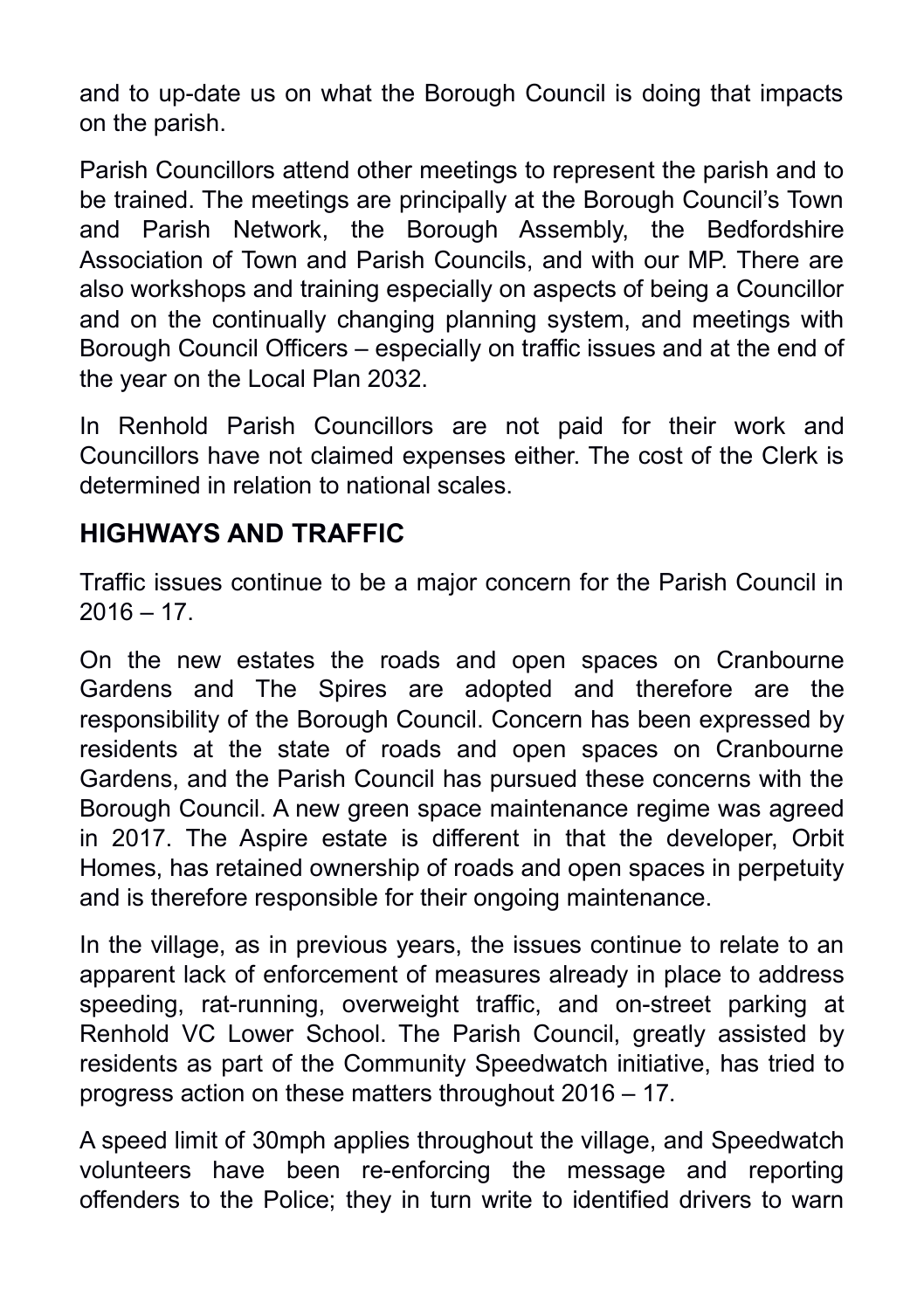them about speeding. In 2016  $-$  17 the average speed cameras installed at Church End and between Top End and Green End at last became live. This was the conclusion of over 4 years of effort by the Parish Council and has, at last, seen drivers who are not observing the 30mph speed limit being prosecuted. Initial results identified some offenders averaging above 50 mph between cameras, but more recent results, which are advised monthly to the Parish Council, show a reduction in both the number of offenders and the speeds they are travelling at. A definite result.

The Parish Council has requested cameras on Ravensden Road, but the Borough Council has stopped installing cameras as a cost-cutting measure. We'll keep looking for opportunities to reduce traffic speeds there.

A further measure to reduce vehicle numbers in the village is the Traffic Regulation Order [TRO] that bans through traffic between Wilden Road and the bypass during the morning and afternoon peaks. Unfortunately, it appears to be impossible to enforce this restriction, but the Borough Council has been asked to undertake a further survey to at least identify how many vehicles contravene the TRO so that consideration can be given to what else can be done.

Unfortunately, the alternative route is likely to include Hookhams Lane.

The Parish Council had given notice that average speed cameras would have been requested for Hookhams Lane, but this is also affected by the Borough Council's position as reported above. Residents continue to report offenders who are not observing the 7.5 tonne weight limit but with limited effect. The Parish Council has continued to press Borough Council officers to identify what can be done to 'protect' residents of Hookhams Lane from speeding vehicles, and as the 2016 – 17 year came to an end the officers agreed to the provision of 2 chicanes to restrict the road width at either end of the lane. The details are still being finalised, but we hope this will be implemented during 2017. Because of the Borough Council's budgetary situation, it is probable that the Parish Council will have to fund these works in 2017 – 18.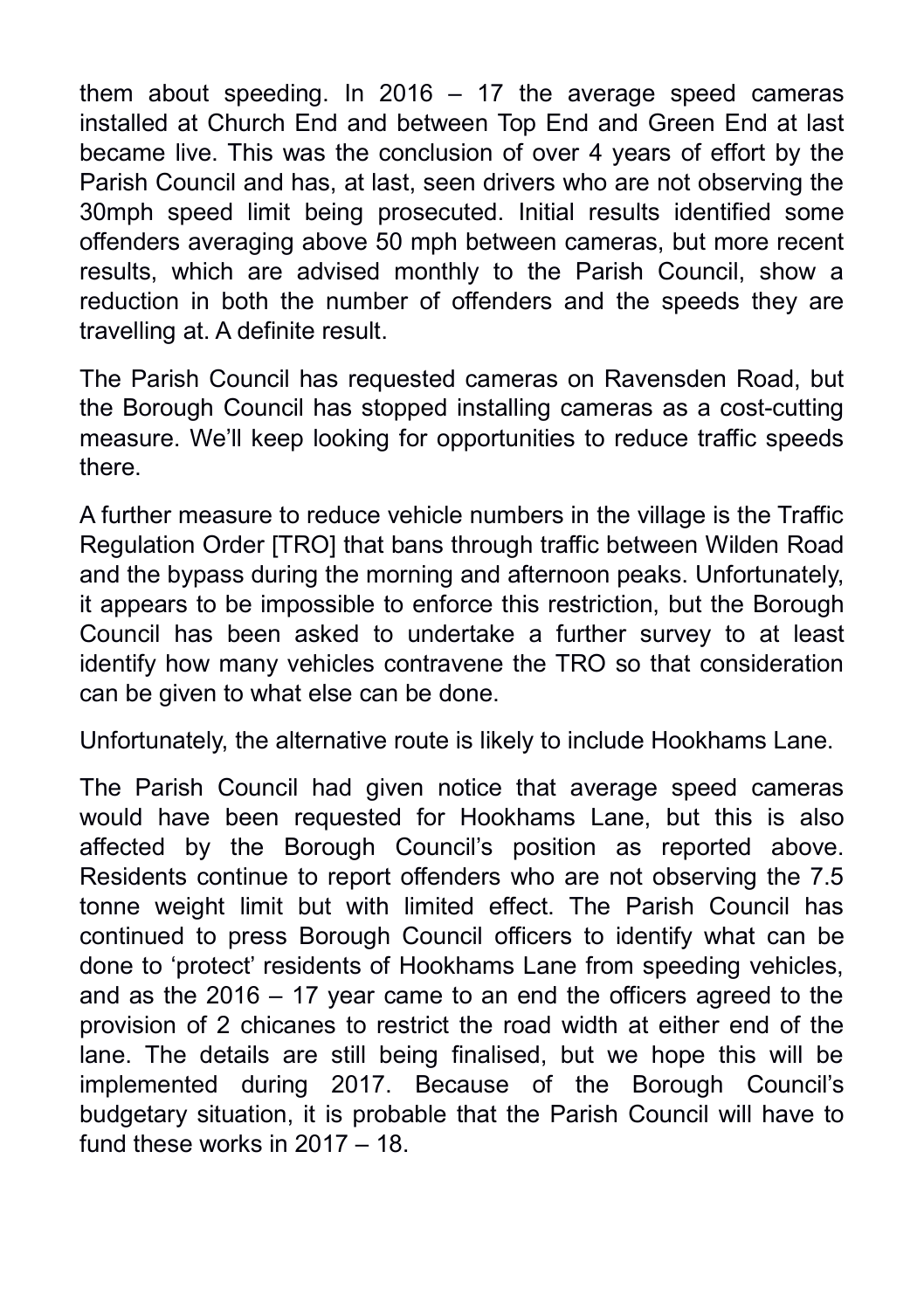The Parish Council recognises that all of the restrictions that have been or are being introduced restrict the movement of residents in their own village. However, that's the price of a better environment for all residents in Renhold, surely a price worth paying?

The last, but by no means least, issue with traffic centres on the numbers of vehicles parking on Church End at the start and finish of the school day. Up to 70 parked vehicles have been counted at any one time, effectively making Church End between the traffic lights and Wilden Road a single track road, increasing the risk of accidents and congestion. H bars and double yellow lines at the blind bend by the barns have helped by protecting domestic entrances and providing passing places. In the final days of 2016 – 17 the double yellow lines requested in 2015 – 16 to protect the entrance to Church Close were implemented, and residents of the Close can now see in both directions when they wish to leave the close. As necessary further double yellow lines will be requested to improve safety along Church End, but it is recognised that this will not solve the parking problem.

The School is now in the process of becoming a lower school by the addition of additional classes and classrooms. The School's own travel plan, published in 2016, estimates that a further 40 children may travel to the school by car, and although the plans for the school site include a rearrangement of on-site car parking there's still likely to be an adverse impact in terms of increased parking on Church End. The Parish Council will continue to seek to ameliorate this situation, but there are no obvious solutions.

There are then the day-to-day issues of road and footpath repairs – both beside the roads and along the designated footpaths and bridleways in Renhold. The Parish Council identifies its priorities for highway works each year, and these are considered by the Borough Council in the context of requests from every parish in the Borough. At the end of 2016 – 17 a particular concern is to provide a surfaced footpath from The Spires to the bridleway to better facilitate walking to the school; finance is again likely to be an issue.

The Parish Council will continue to give all of these issues its full attention in 2017 – 18, but again reminds residents that it has no formal powers on highways matters and so cannot, itself, resolve them.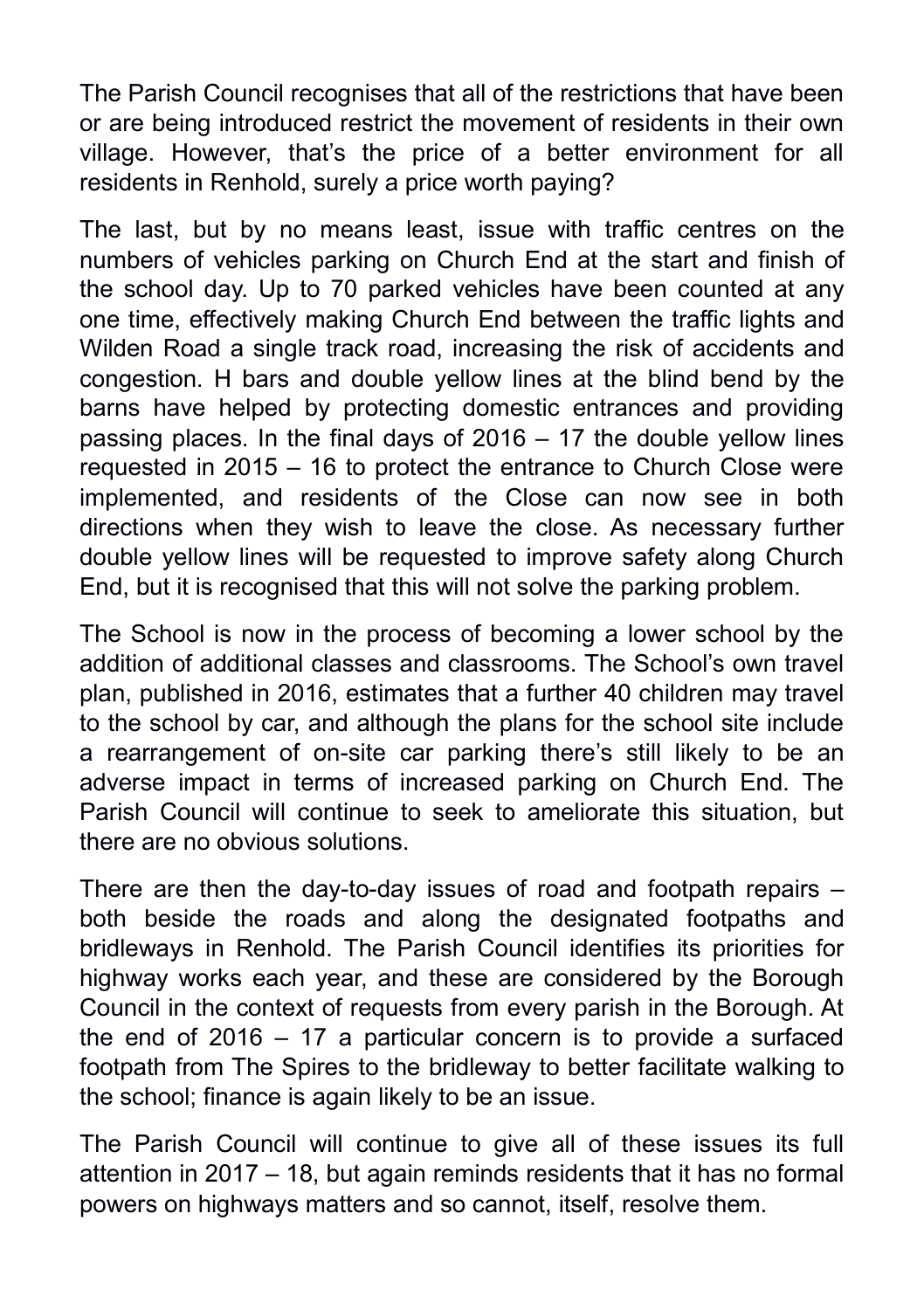#### **PLANNING**

The Parish Council is consulted by Bedford Borough Council on all planning applications in the parish and on all planning policy documents as they pass through their various stages. In 2016 – 17 the Parish Council commented on 35 planning applications, ranging in scale from vehicle crossovers, through domestic extensions to redevelopments. Our views are not always accepted by the Borough, but most are. Many applications have been to extend existing dwellings, often significantly. A consequence of many of these applications, often when properties change ownership, has been the replacement of roadside hedgerows with walls or fences, with implications for the village's rural character.

An ongoing concern continues to be the future of the Three Horseshoes site in Top End. During the year the Parish Council has commented on proposals for the site, which now includes replacement of the public house with a restaurant / public house and an additional detached house. At the end of 2015 – 16 the Parish Council, by a majority vote which is unusual, supported a proposal that Borough officers then recommended be refused. The Parish Council supported presentations at the Borough Council's Planning Committee, and eventually the proposal was granted planning permission subject to the completion of a legal agreement to ensure the restaurant / public house was completed before the separate dwelling. This legal agreement was only signed in March 2017, and the Parish Council hopes that the development will be completed during 2017 – 18 to remove the eyesore of the demolished former public house.

The Bedford Borough Local Plan 2035 continues to progress. In December 2015 Parish Councillors responded to the proposal that all settlements with a designated Settlement Policy Area [SPA] should each provide for an additional  $10 - 20$  dwellings between now and 2035. Renhold has 2 SPAs, at Salph End and Green End, and the Parish Council was concerned that neither of these areas has the capacity to 'absorb' so many additional dwellings, and that rather than a blanket policy for SPAs each should be considered individually when local constraints can properly be identified.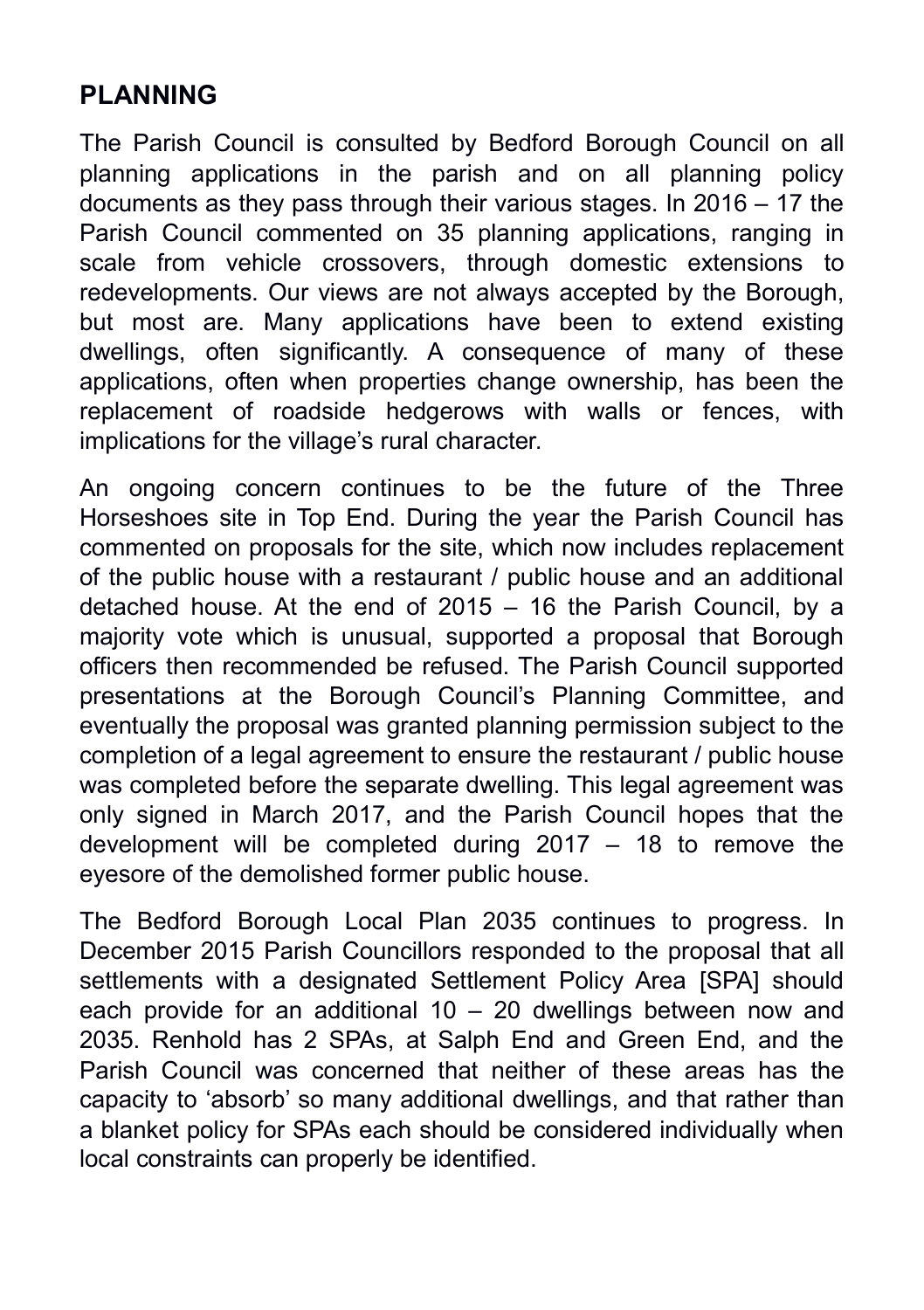In April 2017 the Borough Council published a consultation document that departed from the previous proposal and instead proposed that 500 dwellings and a new one-form entry lower school be built on land in Salph End on both sides of Hookhams Lane. The 500 dwellings can be compared to the 231 existing dwellings in Salph End, meaning that the character of Salph End will be totally changed, and there has been no analysis by the Borough Council of the impact of the traffic generated by these properties on Ravensden Road and Hookhams Lane. Inevitably the new traffic will spread through the whole of the village, with implications for all residents. The consultation document acknowledges that the change is so significant the whole of Salph End – at least – would be taken within the urban area boundary. The Parish Council, greatly assisted by a few local residents, has publicised the proposal throughout the parish, and although it is in 2017 – 18 the strongest possible objection has been submitted. Copies of the Parish Council objection can be obtained from the Clerk. It may be a further 2 years, with further consultations and a public inquiry, before the Local Plan is finally completed and we know the outcome in respect of this proposal. The battle is on to save Salph End.

#### **ENVIRONMENT**

Much of the work in respect of traffic, footpaths and planning is principally directed to protecting and improving the parish's environment. The Parish Council's only direct responsibilities relate to cutting the grass verges through the village, maintaining the Village War Memorial, and cleaning the bus shelters.

In 2016 – 17 a particular effort was made by a few residents and the Parish Council to improve and then maintain in an improved condition the bus shelters at Church End and Green End, and the improvements have been noted and welcomed by residents. There are Street Champions for most roads in the village and for some in the new estates, and they undertake regular litter picks that have greatly improved the parish's environment. The maintenance of hedgerows has been a particular concern, especially where they are obstructing footpaths. Often responsibility falls between owners, the Borough Council and even the Environment Agency in respect of water courses, and budgetary concerns also come into the equation. If you have a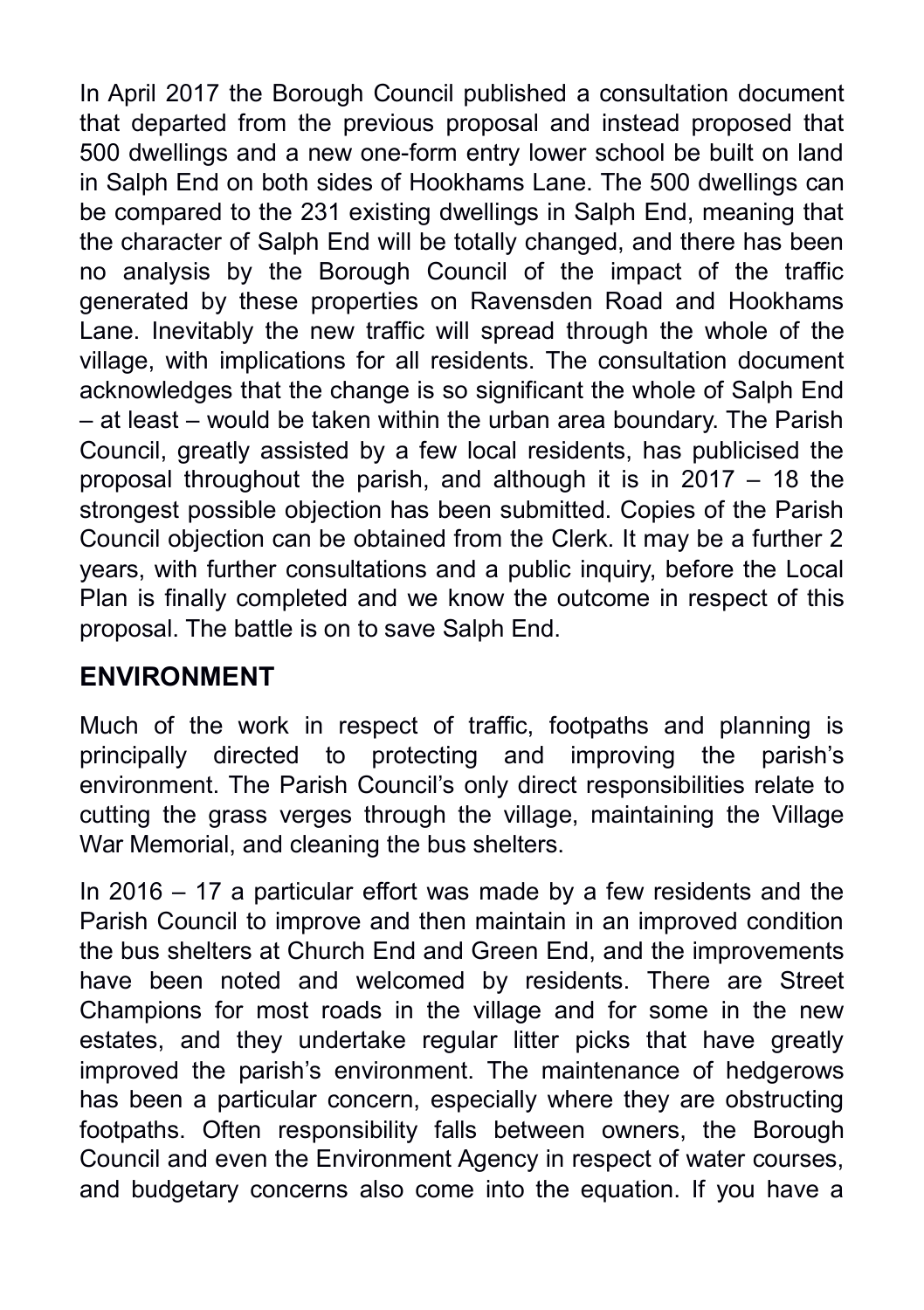hedge it will help if it is kept trimmed so that footpaths are usable without having to step into the road.

#### **FINANCE**

The Parish Council is funded by the Parish Precept, as shown on your Council Tax bill. In 2016 – 17, for the fifth year, this was again set at £17,000, and this is split between the residential properties in the parish, with the cost per property reducing as more new houses are completed. We also receive a grant from the Borough Council towards the cost of cutting the grass verges in the village. As a responsible council the Parish Council has regard to future events when setting the precept, for example the contribution towards the average speed cameras and the need in due course for an extension to the church graveyard. The Parish Council provides grants to local organisations, each of which has to be applied for and justified at the start of the financial year.

The budget is summarised at the end of this report. In 2016 – 17 the Parish Council's expenditure was within budget with an underspend overall. For 2017 – 18 the Parish Precept has again been set at £17,000.

Finance is a standing item on the Parish Council's agenda, when progress against the budget can be monitored.

#### **OTHER MATTERS**

The Parish Council has been pressing for the earlier introduction of high speed broadband to all parts of the parish, with the hope that a significant improvement will be noticed later in 2017.

There are reports on the Parish Council's meetings in the Village Magazine, and if you are interested you will always be welcome at the Parish Council meetings.

The Clerk has continued to develop an e-mail circulation list to facilitate the speedy and more economic circulation of information to residents. There is also the Renhold website, that has links to the Parish Council's, and that promotes the parish and its organisations.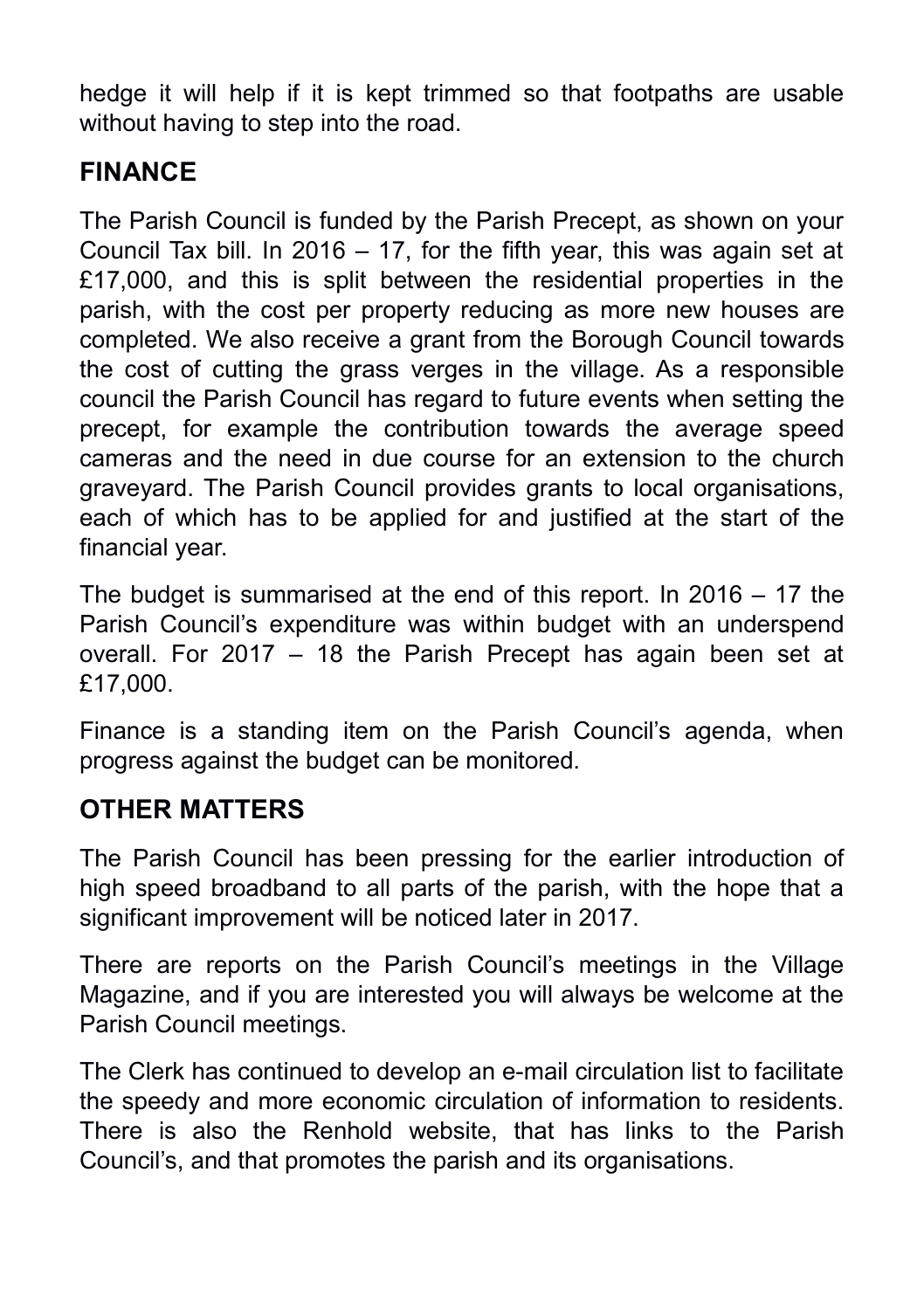## **RENHOLD PARISH COUNCIL – BUDGET 2016 – 17**

| <b>ITEM</b>            | <b>BUDGET</b> | <b>EXPENDITURE</b> |
|------------------------|---------------|--------------------|
|                        |               |                    |
| <b>GRANTS</b>          |               |                    |
| Good Neighbours        | 152           | 0                  |
| <b>PCC Churchyard</b>  | 500           | 750                |
| Sports Club            | 500           | 500                |
| Village Magazine       | 2076          | 1452               |
| Contingency            | 772           | 25                 |
| <b>War Memorial</b>    | 975           | 600                |
| <b>Property Repair</b> | 1000          | 1298               |
| <b>Bus Shelters</b>    | 220           | 110                |
| <b>Grass Cutting</b>   | 2500          | 1732               |
| Administration         | 4277          | 2284               |
| Clerk of the Council   | 6300          | 5573               |
| Churchyard Fund        | 1000          | 0                  |
| Contingencies          | 2500          | $\overline{0}$     |
|                        |               |                    |
| <b>ITEM</b>            | <b>BUDGET</b> | <b>INCOME</b>      |
|                        |               |                    |
| Precept                | 19869         | 19869              |
| <b>Grass Cutting</b>   | 1164          | 1164               |
| <b>VAT Refund</b>      | 0             | 0                  |
| <b>Bank Interest</b>   | 0             | 29                 |
| Other Income           | 0             | $\overline{0}$     |